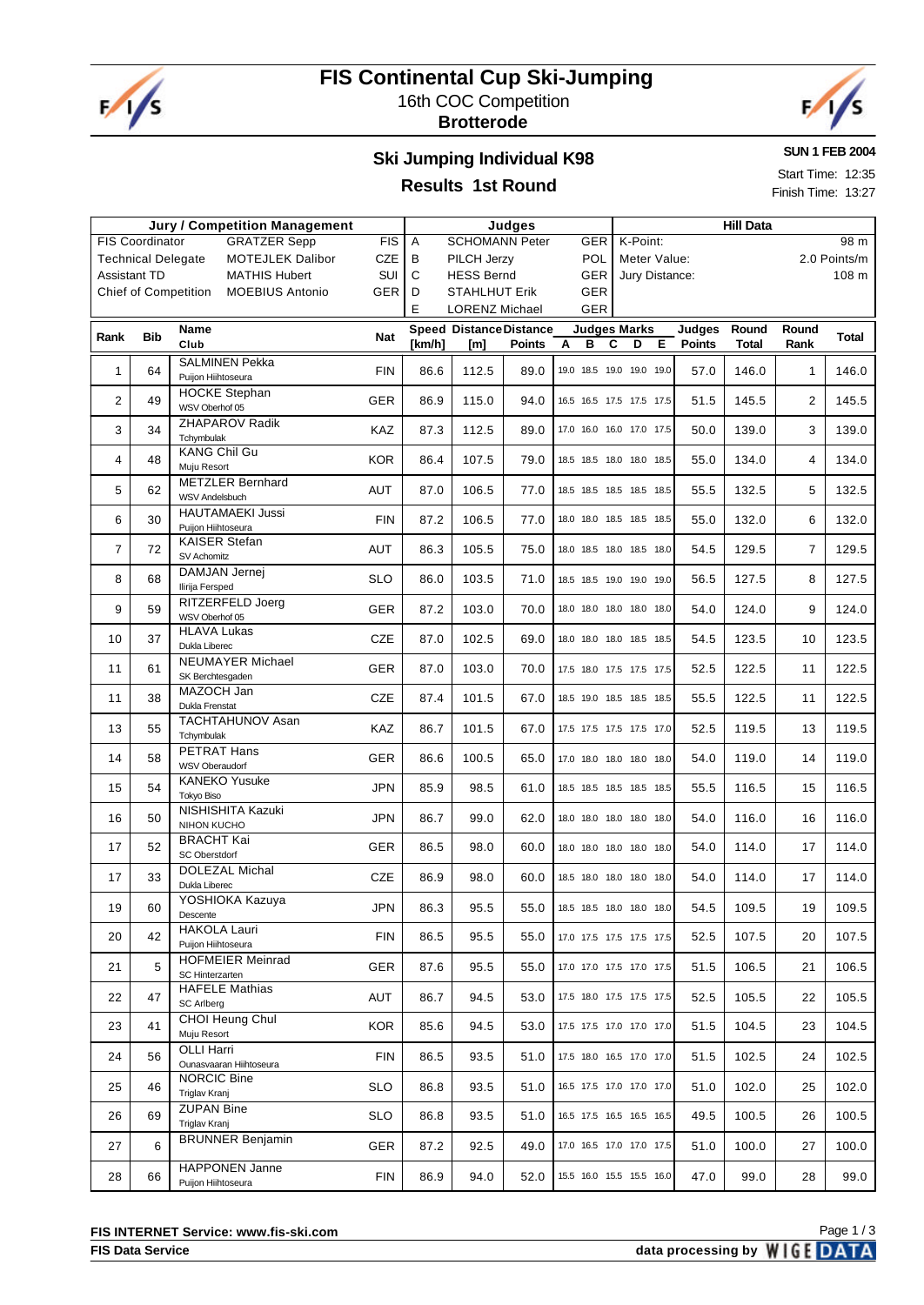

### **FIS Continental Cup Ski-Jumping** 16th COC Competition

**Brotterode**



**SUN 1 FEB 2004**

Start Time: 12:35 Finish Time: 13:27

# **Ski Jumping Individual K98**

### **Results 1st Round**

| Rank | <b>Bib</b>   | Name<br>Club                                         | Nat        | [km/h] | <b>Speed Distance Distance</b><br>[m] | <b>Points</b> | в<br>A                   | <b>Judges Marks</b><br>C | D | Е | Judges<br><b>Points</b> | Round<br>Total | Round<br>Rank | Total |
|------|--------------|------------------------------------------------------|------------|--------|---------------------------------------|---------------|--------------------------|--------------------------|---|---|-------------------------|----------------|---------------|-------|
| 29   | 63           | <b>ICHINOHE Tsuyoshi</b><br>Eins                     | <b>JPN</b> | 85.9   | 91.0                                  | 46.0          | 17.0 17.5 17.0 17.5 17.0 |                          |   |   | 51.5                    | 97.5           | 29            | 97.5  |
| 29   | 15           | FRAS Damjan<br>Ilirija Fersped                       | <b>SLO</b> | 87.1   | 91.0                                  | 46.0          | 17.0 17.0 17.0 17.5 17.5 |                          |   |   | 51.5                    | 97.5           | 29            | 97.5  |
| 31   | 27           | <b>BAXTER Gregory</b>                                | CAN        | 86.6   | 90.0                                  | 44.0          | 17.5 17.5 17.0 17.5 18.0 |                          |   |   | 52.5                    | 96.5           | 31            | 96.5  |
| 32   | 35           | <b>REICHEL Frank</b><br>SV Oberwiesenthal            | <b>GER</b> | 86.7   | 91.0                                  | 46.0          | 16.0 16.0 16.5 16.5 16.5 |                          |   |   | 49.0                    | 95.0           | 32            | 95.0  |
| 33   | 70           | <b>BADER Ferdinand</b><br>SC Auerbach                | <b>GER</b> | 86.6   | 89.5                                  | 43.0          | 17.0 17.5 17.0 17.0 17.0 |                          |   |   | 51.0                    | 94.0           | 33            | 94.0  |
| 34   | 43           | <b>ANISIMOV Maxim</b><br><b>RCHWCM Minsk</b>         | <b>BLR</b> | 86.4   | 89.0                                  | 42.0          | 16.0 16.5 16.5 16.0 17.0 |                          |   |   | 49.0                    | 91.0           | 34            | 91.0  |
| 35   | 45           | KARAULOV Ivan<br>Tchymbulak                          | KAZ        | 86.3   | 87.0                                  | 38.0          | 17.0 16.5 16.0 17.0 17.0 |                          |   |   | 50.5                    | 88.5           | 35            | 88.5  |
| 36   | 39           | <b>NAGILLER Michael</b><br>SV Raika Natters-Bergisel | AUT        | 87.0   | 87.5                                  | 39.0          | 15.5 15.5 16.5 16.0 16.5 |                          |   |   | 48.0                    | 87.0           | 36            | 87.0  |
| 37   | 44           | CHOI Yong Jik<br>Muju Resort                         | <b>KOR</b> | 86.2   | 86.0                                  | 36.0          | 16.5 17.0 16.5 16.5 17.0 |                          |   |   | 50.0                    | 86.0           | 37            | 86.0  |
| 37   | 28           | <b>SEDLAK Vlastibor</b><br>SK Jested Liberec         | <b>CZE</b> | 86.5   | 85.5                                  | 35.0          | 17.0 16.0 17.0 17.0 17.5 |                          |   |   | 51.0                    | 86.0           | 37            | 86.0  |
| 39   | 67           | <b>WIDHOELZL Andreas</b><br>SC Fieberbrunn           | <b>AUT</b> | 86.8   | 86.5                                  | 37.0          | 15.5 15.5 15.0 15.5 15.5 |                          |   |   | 46.5                    | 83.5           | 39            | 83.5  |
| 39   | 51           | MEDVED Igor<br>Ilirija Fersped                       | <b>SLO</b> | 87.0   | 84.5                                  | 33.0          | 17.0 16.5 16.5 17.0 17.0 |                          |   |   | 50.5                    | 83.5           | 39            | 83.5  |
| 41   | 23           | CHIAPOLINO Stefano<br>S.C. Monte Lussari             | <b>ITA</b> | 85.7   | 86.0                                  | 36.0          | 15.5 15.0 15.5 15.5 16.0 |                          |   |   | 46.5                    | 82.5           | 41            | 82.5  |
| 42   | 65           | <b>FETTNER Manuel</b><br>SV Raika Natters-Bergisel   | <b>AUT</b> | 86.4   | 85.5                                  | 35.0          | 15.5 15.5 15.5 15.5 15.5 |                          |   |   | 46.5                    | 81.5           | 42            | 81.5  |
| 43   | 12           | <b>TAKANO Teppei</b><br>Tsuchiya Home                | <b>JPN</b> | 86.1   | 83.5                                  | 31.0          | 16.5 16.5 16.5 16.5 16.5 |                          |   |   | 49.5                    | 80.5           | 43            | 80.5  |
| 44   | 3            | <b>STERL Roland</b>                                  | <b>GER</b> | 87.4   | 83.0                                  | 30.0          | 16.0 16.5 16.5 16.5 16.5 |                          |   |   | 49.5                    | 79.5           | 44            | 79.5  |
| 45   | 53           | <b>DUFFNER Christof</b><br>SC Schoenwald             | <b>GER</b> | 86.3   | 84.5                                  | 33.0          | 15.5 15.0 15.0 15.0 15.5 |                          |   |   | 45.5                    | 78.5           | 45            | 78.5  |
| 46   | 32           | WANG Jianxun                                         | <b>CHN</b> | 86.8   | 81.0                                  | 26.0          | 17.0 16.0 16.5 16.5 16.5 |                          |   |   | 49.5                    | 75.5           | 46            | 75.5  |
| 46   | 2            | <b>KRAUSE Thomas</b><br>SV Mitteltal-Obertal         | <b>GER</b> | 87.5   | 81.5                                  | 27.0          | 16.0 16.0 16.0 16.5 16.5 |                          |   |   | 48.5                    | 75.5           | 46            | 75.5  |
| 48   | 25           | <b>BAARLE van Boy</b><br>Delft                       | <b>NED</b> | 86.2   | 79.0                                  | 22.0          | 16.0 16.5 16.0 15.5 16.5 |                          |   |   | 48.5                    | 70.5           | 48            | 70.5  |
| 49   | 22           | <b>BOLOGNANI Alessio</b><br>G.S. Fiamme Gialle       | <b>ITA</b> | 87.1   | 78.5                                  | 21.0          | 16.5 16.0 16.0 16.0 16.0 |                          |   |   | 48.0                    | 69.0           | 49            | 69.0  |
| 50   | 31           | <b>KLAUSMANN Daniel</b><br>ST Schonach-Rohrhardsberg | GER        | 87.0   | 78.0                                  | 20.0          | 16.5 16.0 16.0 16.0 16.5 |                          |   |   | 48.5                    | 68.5           | 50            | 68.5  |
| 51   | 29           | KIM Hyun Ki<br>Muju Resort                           | <b>KOR</b> | 86.5   | 77.0                                  | 18.0          | 16.5 16.0 16.0 16.0 16.5 |                          |   |   | 48.5                    | 66.5           | 51            | 66.5  |
| 51   | 21           | SVETLOV Aleksandr<br><b>RCHWCM Minsk</b>             | <b>BLR</b> | 86.6   | 77.5                                  | 19.0          | 15.5 16.0 16.0 15.5 16.0 |                          |   |   | 47.5                    | 66.5           | 51            | 66.5  |
| 53   | 18           | <b>BAFIA Dominik</b>                                 | CAN        | 86.5   | 76.0                                  | 16.0          | 16.5 16.0 16.0 16.0 16.0 |                          |   |   | 48.0                    | 64.0           | 53            | 64.0  |
| 54   | $\mathbf{1}$ | <b>SCHILL Manuel</b><br>WSV Isny                     | <b>GER</b> | 86.6   | 75.5                                  | 15.0          | 14.5 15.0 16.0 16.0 16.0 |                          |   |   | 47.0                    | 62.0           | 54            | 62.0  |
| 55   | 40           | LI Yang                                              | <b>CHN</b> | 85.9   | 76.0                                  | 16.0          | 15.5 15.0 15.0 15.0 14.5 |                          |   |   | 45.0                    | 61.0           | 55            | 61.0  |
| 55   | 10           | <b>FRUCH Flavio</b>                                  | <b>ITA</b> | 86.7   | 74.5                                  | 13.0          | 16.0 16.0 16.0 16.0 15.5 |                          |   |   | 48.0                    | 61.0           | 55            | 61.0  |
| 57   | 19           | <b>BALAZS Andrei</b><br>Dinamo Brasov                | <b>RUM</b> | 86.5   | 74.0                                  | 12.0          | 16.0 15.5 16.0 16.0 15.5 |                          |   |   | 47.5                    | 59.5           | 57            | 59.5  |
| 58   | 24           | <b>ENDERS Florian</b><br>WSV Oberweissbrunn          | <b>GER</b> | 87.0   | 75.0                                  | 14.0          | 15.0 14.0 15.0 14.5 15.0 |                          |   |   | 44.5                    | 58.5           | 58            | 58.5  |
| 59   | 4            | <b>SIMON Erik</b>                                    | <b>GER</b> | 87.4   | 73.0                                  | 10.0          | 17.0 15.5 16.0 15.5 16.0 |                          |   |   | 47.5                    | 57.5           | 59            | 57.5  |
| 60   | 16           | <b>BECKER Stefan</b><br>SV Telfs                     | AUT        | 86.5   | 72.5                                  | 9.0           | 16.0 16.0 16.0 16.0 16.0 |                          |   |   | 48.0                    | 57.0           | 60            | 57.0  |